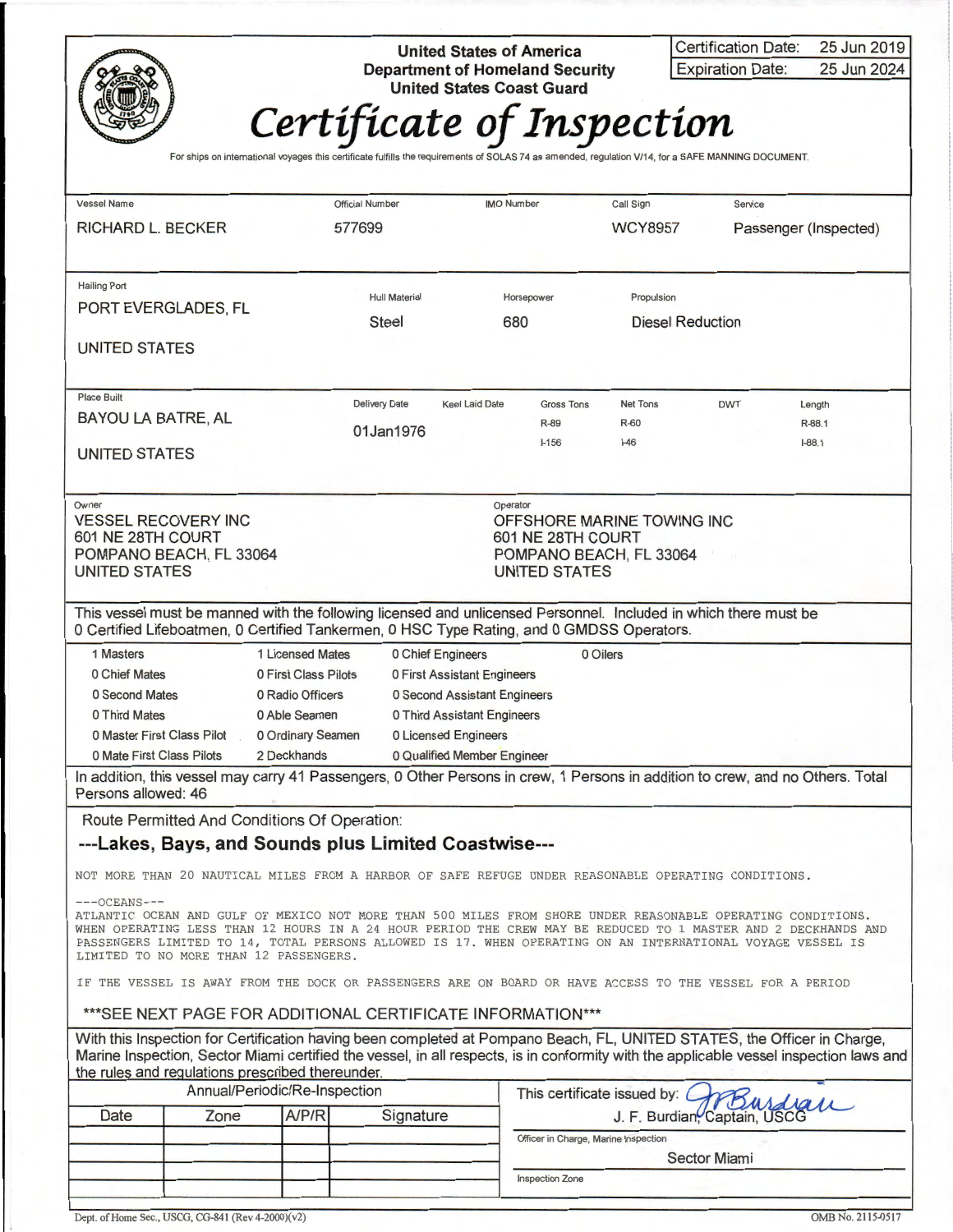

**United States of America Department of Homeland Security United States Coast Guard** 

**Certification Date: 25 Jun 2019 Expiration Date: 25 Jun 2024** 

## *Certificate of Inspection*

Vessel Name: RICHARD L. BECKER

EXCEEDING 12 HOURS IN A 24 - HOUR PERIOD, AN ALTERNATE CREW SHALL BE PROVIDED.

CHILDREN ARE PROHIBITED ABOARD VESSEL .

THE MAXIMUM NUMBER OF PERSONS PERMITTED ON THE UPPER DECK IS 4.

WHEN OVERNIGHT PASSENGERS ARE EMBARKED, WHILE UNDERWAY OR MOORED, A ROVING WATCHMAN SHALL BE MAINTAINED DURING NIGHT-TIME HOURS TO GUARD AGAINST AND GIVE ALARM IN CASE OF A FIRE, MAN OVERBOARD OR OTHER DANGEROUS SITUATIONS.

APPROVED FOR THE CARRIAGE OF PORTABLE TANKS CONTAINING FLAMMABLE OR COMBUSTIBLE LIQUIDS AS AUTHORIZED BY 49 CFR 172 . 101 ON OPEN DECKS ONLY . ADDITIONAL FIRE PROTECTION IS TO BE PROVIDED IN ACCORDANCE WITH 49 CFR 176 . 315. TANKS MAY NOT BE DISCHARGED OR FILLED ON BOARD.

WHEN CARRYING FREIGHT FOR HIRE, THE OWNER OR MASTER OF THE VESSEL SHALL PROVIDE EVIDENCE OF ANNUAL RATED LOAD TESTS AND PERIODIC MAINTENANCE OF THE INSTALLED CARGO CRANE . THESE RECORDS SHOULD INCLUDE THE DATES AND RESULTS OF ANNUAL RATED LOAD TESTS, THE DATE AND DESCRIPTION OF EACH REPLACEMENT OR RENEWAL OF WIRE ROPE, HOOKS, AND OTHER LOAD COMPONENTS , THE DATE AND DESCRIPTION OF FAILURES OF THE CRANE OR ANY COMPONENT, AND THE DATE AND DESCRIPTION OF REPAIR TO THE CRANE STRUCTURE, BOOM, OR EQUIPMENT .

AT NO TIME SHALL TRANSFERRING FUEL OIL AS CARGO BE PERMITTED.

WHEN ENGAGED IN TOWING NO PASSENGERS ARE ALLOWED ON BOARD, VESSEL MASTER MUST HAVE AN ENDORSEMENT AS MASTER OF TOWING VESSEL, UNLESS ENAGAGED IN ASSIST TOWING.

VESSEL IS EXEMPT FROM BALLAST WATER MANAGEMENT PLAN REQUIREMENTS AS LONG AS VESSEL ONLY USES MUNICIPAL WATER SOURCE FOR BALLAST WATER . IF VESSEL USES ANY OTHER SOURCE OF WATER FOR BALLAST, VESSEL IS TO COMPLY WITH BALLAST WATER MANAGEMENT REQUIREMENTS AS REQUIRED BY 33 CFR 151.

AUTHORIZED TO OPERATE COMMERCIALLY AS UNINSPECTED PASSENGER VESSEL WHEN CARRYING SIX OR LESS PASSENGERS IN ACCORDANCE WITH 46 CFR 176.114. NO ARRANGEMENT SHALL BE ALTERED AND NO EQUIPMENT REQUIRED BY THIS CERTIFICATE SHALL BE REMOVED WITHOUT THE CONSENT OF THE COGNIZANT OCMI.

AUTHORIZED TO OPERATE AS A RECREATIONAL VESSEL WHEN CARRYING LESS THAN TWELVE PASSENGERS IN ACCORDANCE WITH 46 CFR 176.114 . NO ARRANGEMENT SHALL BE ALTERED AND NO EQUIPMENT REQUIRED BY THIS CERTIFICATE SHALL BE REMOVED WITHOUT THE CONSENT OF THE COGNIZANT OCMI .

PRIOR TO OPERATING OUTSIDE THE MIAMI MARINE INSPECTION ZONE (AS DEFINED IN 33 CFR 3 . 35-10) , CONSULT WITH THE COGNIZANT OFFICER IN CHARGE , MARINE INSPECTION TO IDENTIFY ZONE SPECIFIC OPERATIONAL CONSTRAINTS AND ROUTE LIMITATIONS.

Overnight accommodations for 12 passengers .

## **---Hull Exams---**

| Exam Type                   | Next Exam          | Last Exam                  | <b>Prior Exam</b> |
|-----------------------------|--------------------|----------------------------|-------------------|
| <b>DryDock</b>              | 30Nov2020          | 28Nov2018                  | 31Aug2017         |
| <b>Internal Structure</b>   | 30Nov2020          | 28Nov2018                  | 31Aug2017         |
| ---Stability---             |                    |                            |                   |
| <b>Type</b>                 | <b>Issued Date</b> | Office                     |                   |
| Letter                      | 19Nov2013          | Marine Safety Center (MSC) |                   |
| <u>__ Inenaction</u> Statue |                    |                            |                   |

|  | --- Inspection Status --- |  |
|--|---------------------------|--|
|  |                           |  |

| *Pressure Vessels*                    |                      |                |          |                         |           |           |  |
|---------------------------------------|----------------------|----------------|----------|-------------------------|-----------|-----------|--|
| <b>Type</b>                           | Location             |                |          | Previous                | Last      | Next      |  |
| <b>Air Receiver</b>                   | Engineroom port side |                |          | 16Jul2009               | 01Jul2014 | 01Jul2019 |  |
| ---Lifesaving Equipment---            |                      |                |          |                         |           |           |  |
| <b>Total Equipment for 46 Persons</b> |                      |                |          |                         |           |           |  |
| Primary Lifesaving Equipment          |                      | Quantity       | Capacity |                         |           | Required  |  |
| Lifeboats (Total)                     |                      | $\overline{0}$ | 0        | Life Preservers (Adult) |           | 46        |  |
| Lifeboats (Port)                      |                      | 0              |          | Life Preservers (Child) |           | 0         |  |